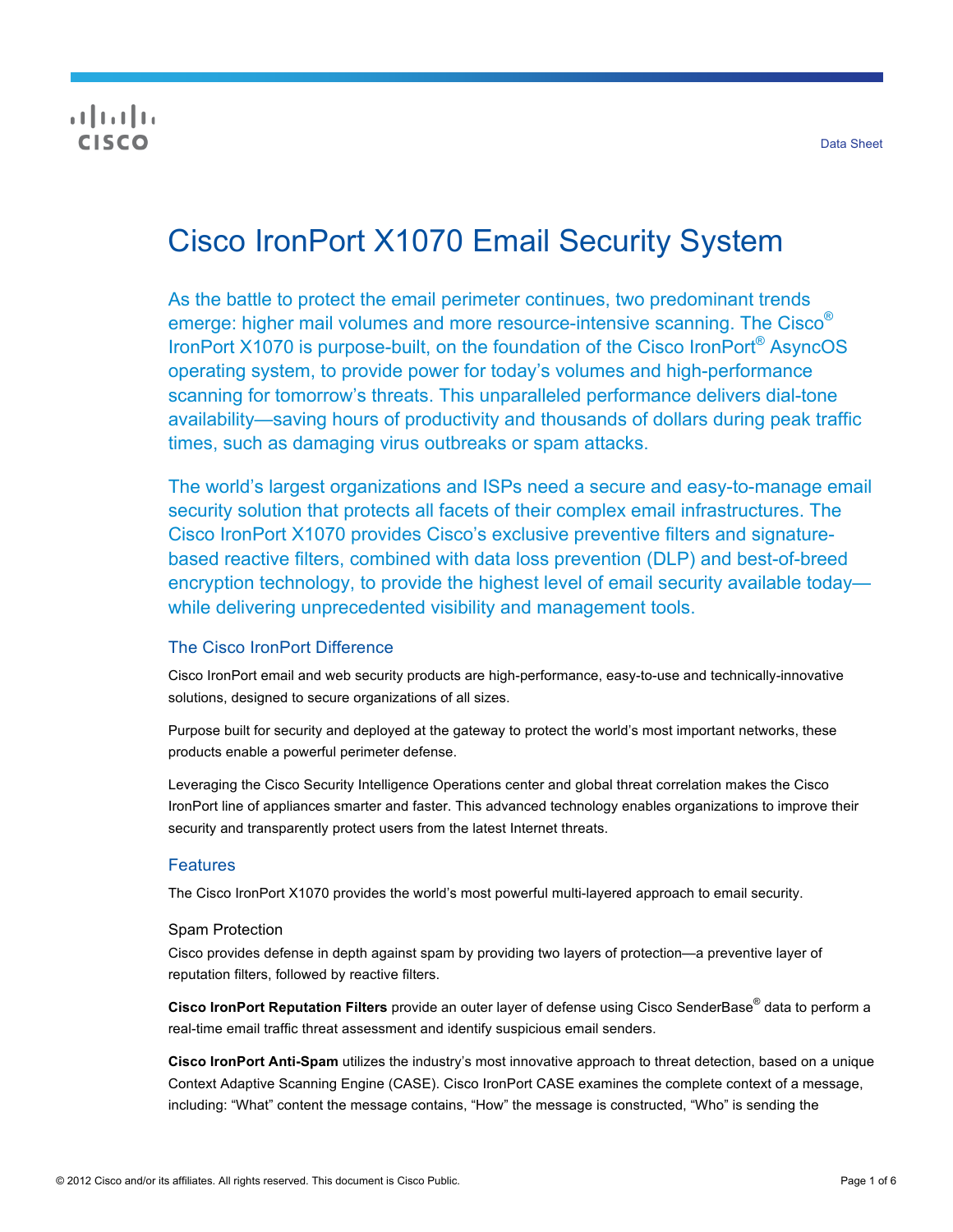message, and "Where" the call to action of the message takes you. By combining these elements, Cisco IronPort Anti-Spam stops the broadest range of threats with industry-leading accuracy.

**Cisco IronPort Spam Quarantine** is a self-service end-user solution, with an easy to use web- or email-based interface. This feature provides end-users with their own safe holding area for spam messages and integrates seamlessly with existing directory and mail systems.

#### Virus Protection

**Cisco IronPort Outbreak Filters** identify and stop viruses hours before traditional virus signatures are available.

**Sophos Anti-Virus** technology provides a fully integrated second layer of virus protection with the highestperformance virus scanning technology in the industry.

**McAfee Anti-Virus** technology is incorporated to provide an additional layer of protection (either in conjunction with, or as an alternative to, Sophos) for maximum virus security.

#### Data Loss Prevention

**Integrated data loss prevention (DLP)** is provided with RSA Email DLP. Cisco has partnered with RSA, the leader in DLP technology, to enable RSA Email DLP on Cisco IronPort email security appliances.

**Cisco IronPort Email Encryption** gives administrators the ability to secure confidential data and comply with partner, customer or regulatory requirements. This encryption technology enables simple, secure communication from the gateway to any recipient inbox— while TLS, PGP and S/MIME technology provide security between partner email gateways.

**Compliance Quarantine** provides delegated access to emails that have been flagged by the content scanning engine.

#### Email Authentication

DomainKeys Identified Mail (DKIM), and DomainKey verification and signing digitally process messages to establish and protect identities with email senders and receivers on the Internet.

**Cisco IronPort Bounce Verification** tags messages with a digital watermark to provide filtering of bounce attacks at the network edge.

**Directory Harvest Attack Prevention** tracks spammers who send to invalid recipients and blocks attempts to steal email directory information.

#### Enterprise Management Tools

**Email Security Manager** is a powerful, graphical management tool that yields fingertip control to manage all security— including preventive and reactive anti-spam and anti-virus filters, email encryption and content filtering.

**Intuitive GUI** enables unprecedented visibility and control. The integrated web-based user interface enables realtime and historical reporting along with the ability to configure policies, search, and selectively release quarantined messages.

**Centralized Management** eliminates a single point of failure with superior "peer to peer" architecture, and makes managing multi-box installations of Cisco IronPort email security appliances simple. The ability to manage configuration at multiple levels allows organizations to manage globally while complying with local policies.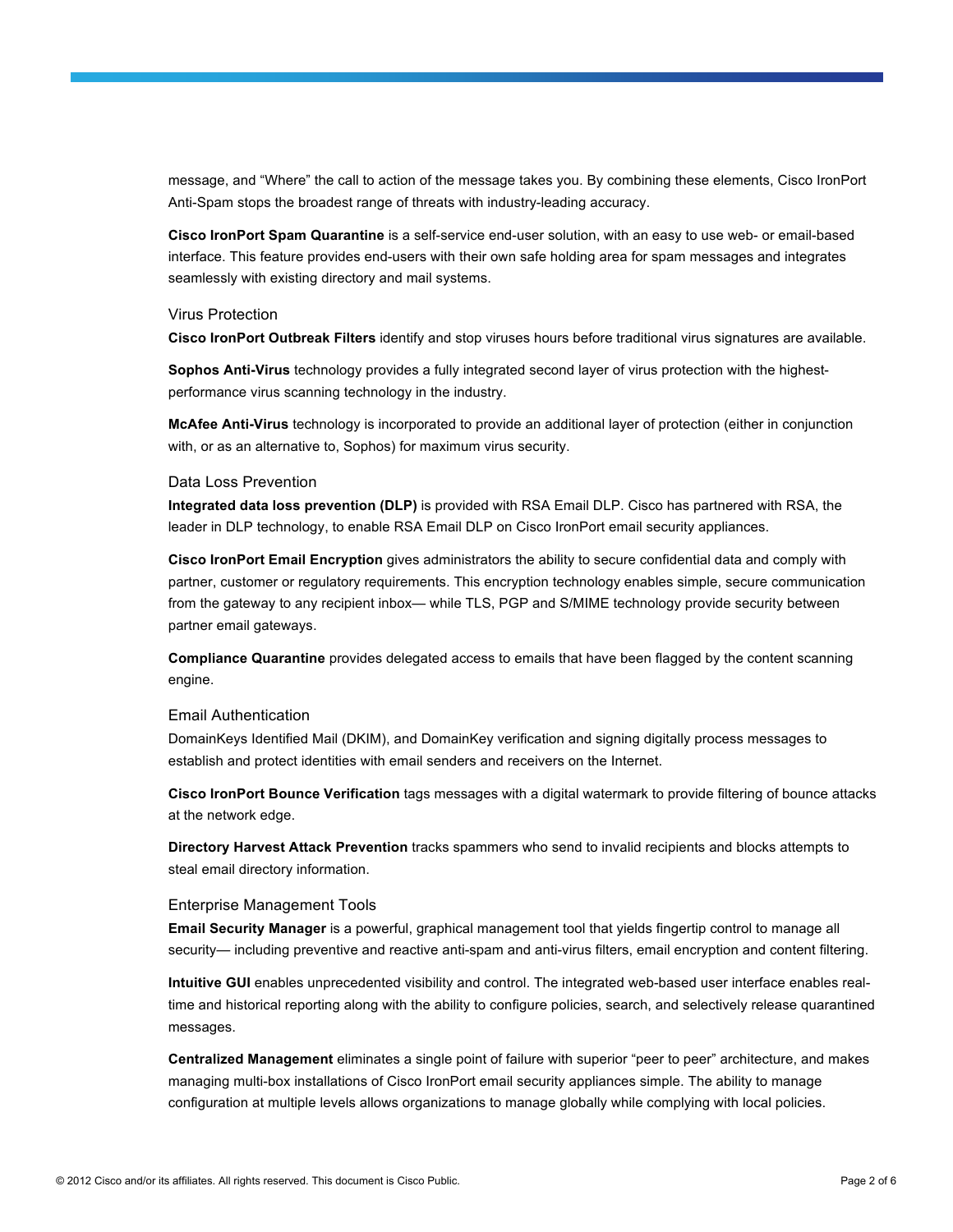**Email Security Monitor** delivers real-time threat monitoring and reporting. This technology tracks every system connecting to the Cisco IronPort appliance to identify Internet threats (such as spam, viruses and denial-of-service attacks), monitor internal user trends and highlight compliance violations.

**SNMP Enterprise MIB** facilitates hands-off monitoring and alerting for all system parameters including hardware, security, performance, and availability.

#### Cisco IronPort MTA Platform

**AsyncOS®** , Cisco's proprietary operating system, was built from the ground up to address the requirements of modern email gateways and to position customers for the future of SMTP. The Cisco IronPort C670 supports thousands of simultaneous incoming and outgoing connections—ensuring that the email infrastructure is never overwhelmed, even during the largest outbreaks or attacks.

# **Benefits**

#### Reporting Insight Proves ROI

The Cisco IronPort X1070 offers very sophisticated management, monitoring and reporting tools designed to satisfy the large global enterprises and ISPs that make up Cisco's customer base. Each appliance has a unique reporting system, providing both a real-time and historical look at mail flowing through an organization's email infrastructure. Cisco provides system administrators with the necessary information to make critical security decisions and demonstrate Return On Investment (ROI).

#### Reduced TCO

The Cisco IronPort MTA platform enables massive reduction in Total Cost of Ownership (TCO) by consolidating email operations and security into a single platform. Self-managing security services provide the lowest maintenance solution in the industry with minimal configuration requirements.

#### Increased End-User Productivity

#### Improved Administrative Efficiency

The Cisco IronPort Reputation Filtering system was the first in the industry and remains the most sophisticated. In its default settings, the system will block over 80 percent of incoming mail at the connection level. By eliminating these unwanted messages, companies save bandwidth (the message is never accepted) and system resources. CPU-intensive spam and virus filters are only used when needed, and rate limiting is a very effective defense against "hit and run" spam or denial-of-service attacks.

#### Minimized Downtime

The comprehensive Cisco IronPort X1070 solution ensures the availability and security of the email infrastructure. Cisco offers a variety of security applications for spam and virus filtering, content scanning, and policy enforcement. Together these features reduce the risk and potential downtime posed by security threats.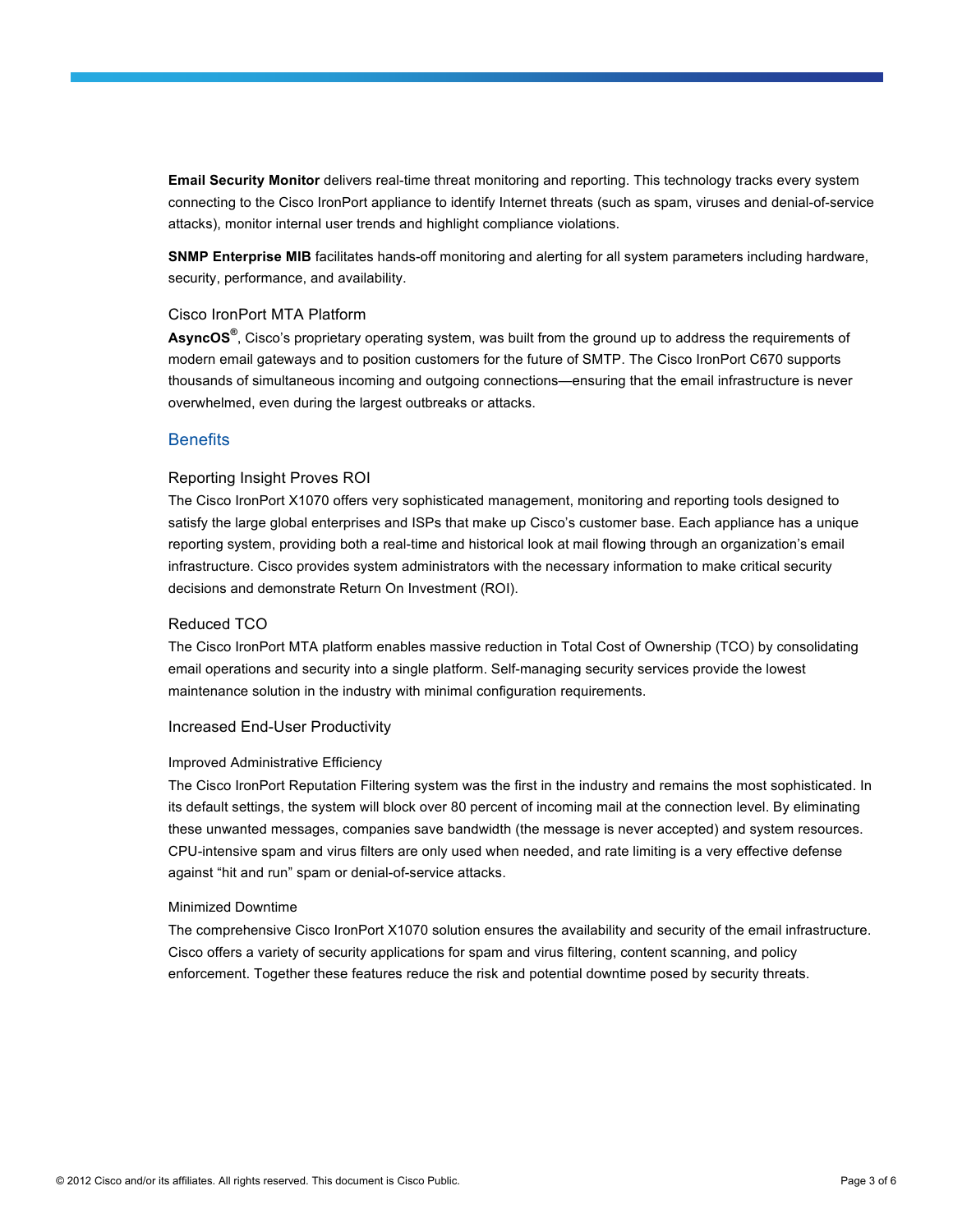

**Figure 1.** The Cisco IronPort X1070 enables DomainKeys; a cryptographic-based means to establish the true identity of email senders.

**Figure 2.** Power at the Perimeter: The Cisco IronPort X1070 provides multi-layered security on a single appliance by combining revolutionary Cisco IronPort technology with additional market-leading solutions.

| <b>Management Tools</b> |                                |                                        |                            |
|-------------------------|--------------------------------|----------------------------------------|----------------------------|
| Spam<br>Defense         | <b>Virus</b><br><b>Defense</b> | Data Loss<br>Prevention                | <b>Email</b><br>Encryption |
|                         |                                | <b>Cisco Ironport AsyncOS Platform</b> |                            |

# **Specifications**

| <b>Chassis/Processor</b> |                                                                          |  |
|--------------------------|--------------------------------------------------------------------------|--|
| Form Factor              | 19" Rack-Mountable, 2U rack height                                       |  |
| Dimensions               | $3.4$ " (h) x 17.4" (w) x 26.8" (d)                                      |  |
| CPU                      | Two Intel Multi-Core Processors                                          |  |
| <b>Power Supplies</b>    | Hot-plug redundant, 750 watts, 100/240 volts                             |  |
| <b>Storage</b>           |                                                                          |  |
| <b>RAID</b>              | RAID 1+ 0 configuration; dual-channel hardware with battery-backed cache |  |
| <b>Drives</b>            | Six hot-swappable, 300 GB Serial Attached SCSI                           |  |
| Capacity                 | 70 GB effective queue capacity                                           |  |
| <b>Connectivity</b>      |                                                                          |  |
| Ethernet                 | <b>Four Gigabit Ethernet Ports</b>                                       |  |
| Serial                   | One RS-232 (DB-9) serial port                                            |  |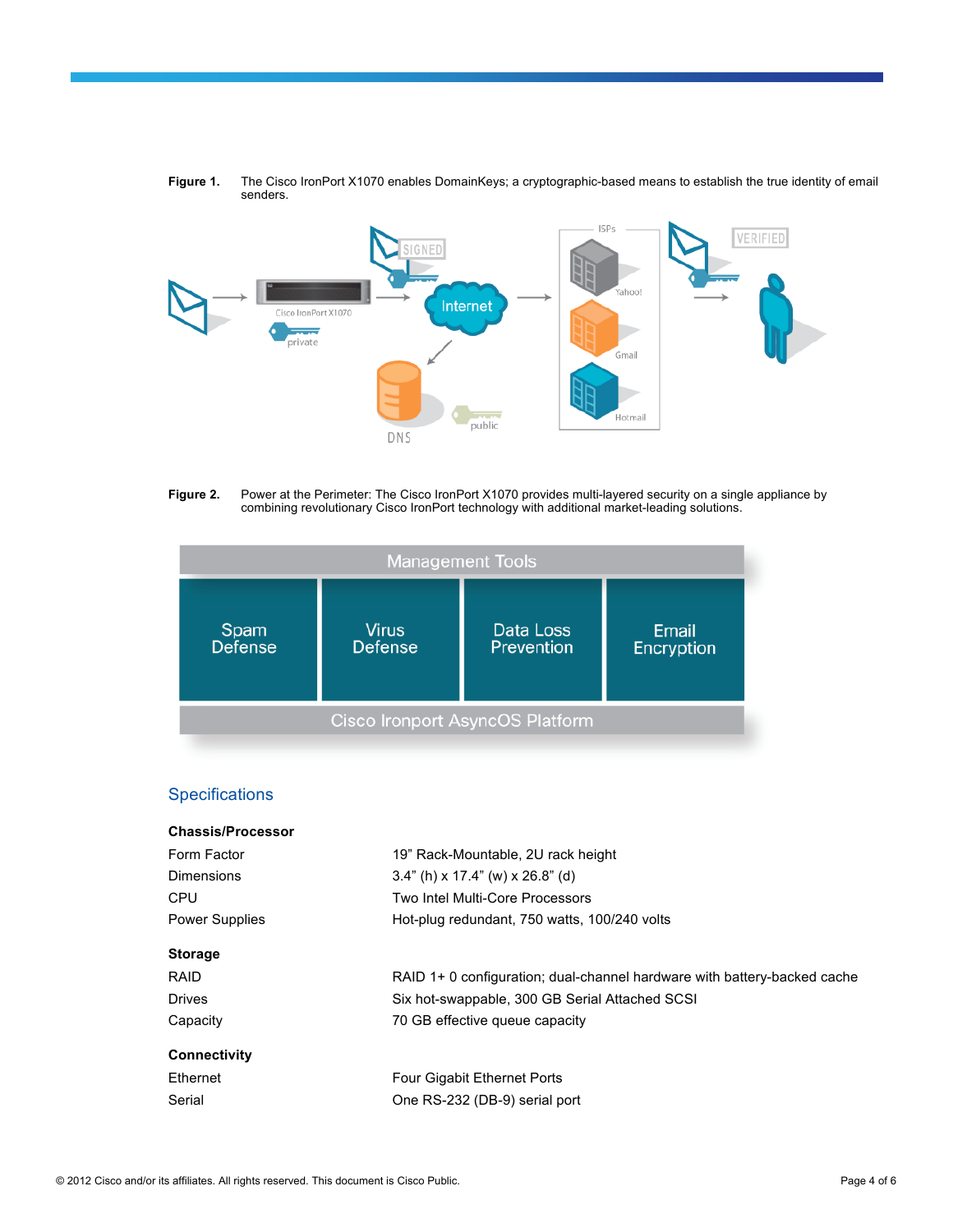#### **Mail Operations**

| Mail Injection Protocols |
|--------------------------|
| DNS                      |
| I DAP                    |

SMTP, ESMTP, Secure SMTP over TLS Internal resolver/cache; Can resolve using local DNS or Internet root servers Integrates with Active Directory, Notes, Domino and OpenLDAP servers.

#### **Interfaces/Configuration**

| Web Interface              | Accessible by HTTP or HTTPS                                         |
|----------------------------|---------------------------------------------------------------------|
| Command Line Interface     | Accessible via SSH or Telnet; Configuration Wizard or command-based |
| File Transfer              | SCP or FTP                                                          |
| Programmatic Monitoring    | XML over HTTP(S)                                                    |
| <b>Configuration Files</b> | XML-based configuration files archived or transferred to cluster    |
|                            |                                                                     |

#### **Cryptographic Algorithms**

| TLS (Encrypted SMTP)               | 56-bit DES, 168-bit 3DES, 128-bit RC4, 128-bit AES and 256-bit-AES |
|------------------------------------|--------------------------------------------------------------------|
| DomainKeys Signing                 | 512, 768, 1024, 1536 and 2048-bit RSA                              |
| SSH for System Management          | 768 and 1024-bit RSA                                               |
| <b>HTTPS for System Management</b> | RC4-SHA and RC4-MD5                                                |

# Product Line

Sizing Up Your Email Security Solution

Cisco provides industry leading email security products for organizations ranging from small businesses to the Global 2000.

| Cisco IronPort X1070        | Built to meet the needs of the most demanding networks in the world.                  |
|-----------------------------|---------------------------------------------------------------------------------------|
| <b>Cisco IronPort C670</b>  | Designed for large enterprises and service providers.                                 |
| <b>Cisco IronPort C370</b>  | Suggested for medium to large enterprises.                                            |
| <b>Cisco IronPort C370D</b> | Recommended for any company with unique outbound email communication needs.           |
| <b>Cisco IronPort C170</b>  | An affordable, and easy to use, all-in-one appliance for small to medium enterprises. |

# **Summary**

# Industrial Strength Email Security

The Cisco IronPort X1070 is the most sophisticated email security appliance available today. Cisco IronPort appliances are in production at eight of the ten largest ISPs and more than 40 percent of the world's largest enterprises. This system has a demonstrated record of unparalleled security and reliability.

By reducing the downtime associated with spam, viruses and a wide variety of other threats, the Cisco IronPort X1070 enables the administration of complex corporate mail systems, reduces the burden on technical staff, and quickly pays for itself. It is the advanced technology within these appliances that leads to the simplicity of management, and also the highest levels of security in the world. Cisco IronPort email security appliances are carrier class offerings that can support and protect email systems—not only from today's threats, but from those certain to evolve in the future.